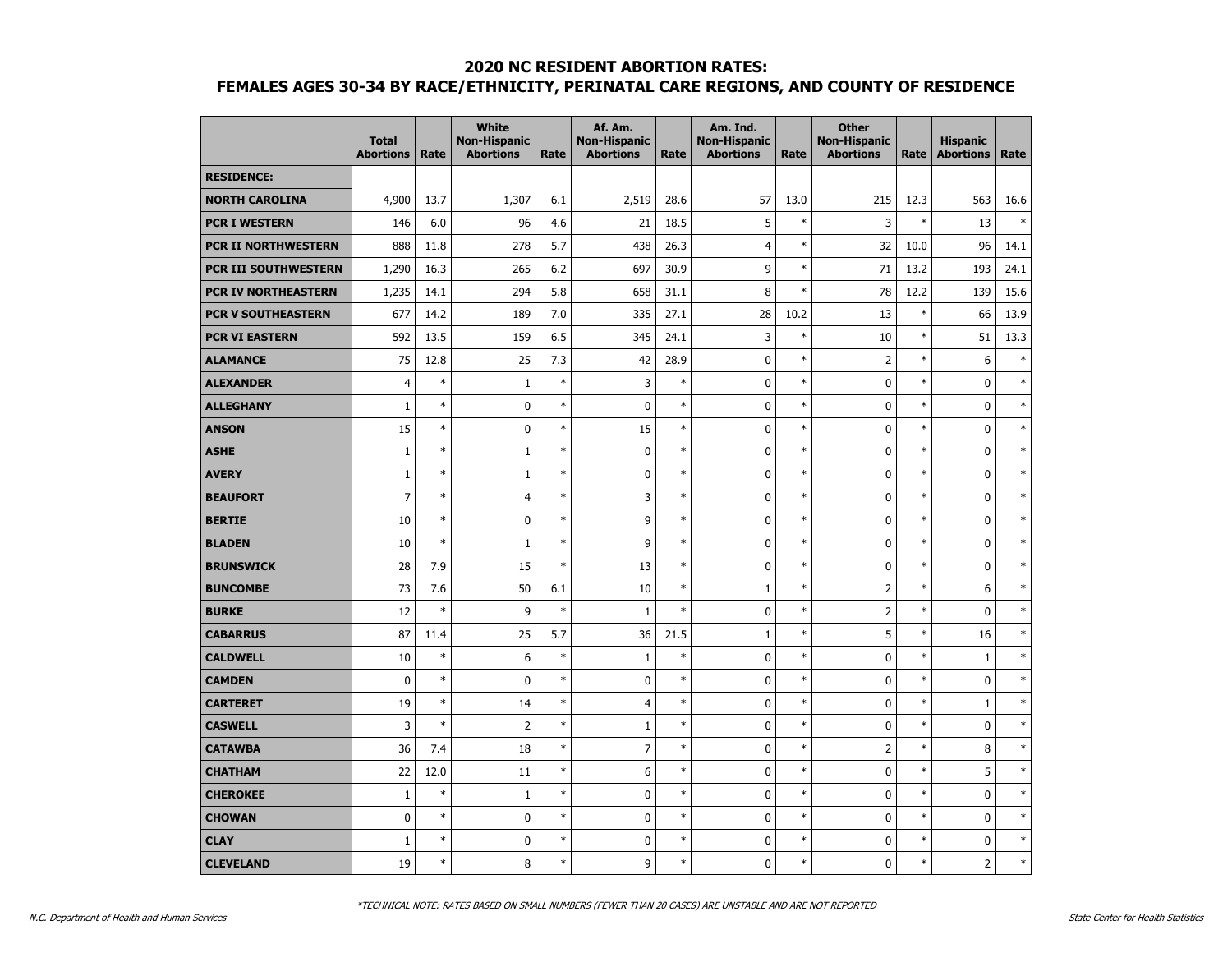|                   | <b>Total</b><br><b>Abortions</b> | Rate   | <b>White</b><br><b>Non-Hispanic</b><br><b>Abortions</b> | Rate   | Af. Am.<br><b>Non-Hispanic</b><br><b>Abortions</b> | Rate   | Am. Ind.<br><b>Non-Hispanic</b><br><b>Abortions</b> | Rate   | <b>Other</b><br><b>Non-Hispanic</b><br><b>Abortions</b> | Rate   | <b>Hispanic</b><br><b>Abortions</b> | Rate   |
|-------------------|----------------------------------|--------|---------------------------------------------------------|--------|----------------------------------------------------|--------|-----------------------------------------------------|--------|---------------------------------------------------------|--------|-------------------------------------|--------|
| <b>COLUMBUS</b>   | 13                               | $\ast$ | 3                                                       | $\ast$ | 8                                                  | $\ast$ | $\mathbf 0$                                         | $\ast$ | $\mathbf 0$                                             | $\ast$ | $\mathbf{1}$                        | $\ast$ |
| <b>CRAVEN</b>     | 32                               | 10.3   | 18                                                      | $\ast$ | 11                                                 | $\ast$ | $\mathbf 0$                                         | $\ast$ | $\mathbf 0$                                             | $\ast$ | $\overline{2}$                      | $\ast$ |
| <b>CUMBERLAND</b> | 296                              | 23.2   | 56                                                      | 10.7   | 164                                                | 31.4   | $\overline{4}$                                      | $\ast$ | 8                                                       | $\ast$ | 33                                  | 19.9   |
| <b>CURRITUCK</b>  | $\overline{2}$                   | $\ast$ | $\overline{2}$                                          | $\ast$ | $\pmb{0}$                                          | $\ast$ | 0                                                   | $\ast$ | 0                                                       | $\ast$ | $\pmb{0}$                           | $\ast$ |
| <b>DARE</b>       | 5                                | $\ast$ | $\overline{4}$                                          | $\ast$ | $\pmb{0}$                                          | $\ast$ | 0                                                   | $\ast$ | 0                                                       | $\ast$ | $\pmb{0}$                           | $\ast$ |
| <b>DAVIDSON</b>   | 39                               | 7.6    | 23                                                      | 5.9    | 11                                                 | $\ast$ | $\mathbf 0$                                         | $\ast$ | $\overline{2}$                                          | $\ast$ | $1\,$                               | $\ast$ |
| <b>DAVIE</b>      | 9                                | $\ast$ | $\overline{7}$                                          | $\ast$ | $\pmb{0}$                                          | $\ast$ | $\mathbf 0$                                         | $\ast$ | $\mathbf{1}$                                            | $\ast$ | $1\,$                               | $\ast$ |
| <b>DUPLIN</b>     | 22                               | 13.5   | $\overline{2}$                                          | $\ast$ | 11                                                 | $\ast$ | 0                                                   | $\ast$ | $\mathbf 0$                                             | $\ast$ | 6                                   | $\ast$ |
| <b>DURHAM</b>     | 211                              | 13.6   | 25                                                      | 3.2    | 139                                                | 27.8   | $\overline{2}$                                      | $\ast$ | 12                                                      | $\ast$ | 24                                  | 16.5   |
| <b>EDGECOMBE</b>  | 38                               | 23.4   | 5                                                       | $\ast$ | 28                                                 | 26.7   | 0                                                   | $\ast$ | 0                                                       | $\ast$ | $\overline{2}$                      | $\ast$ |
| <b>FORSYTH</b>    | 206                              | 15.6   | 56                                                      | 7.8    | 114                                                | 28.8   | $\mathbf 1$                                         | $\ast$ | 8                                                       | $\ast$ | 22                                  | 14.1   |
| <b>FRANKLIN</b>   | 36                               | 16.8   | 12                                                      | $\ast$ | 22                                                 | 40.1   | 0                                                   | $\ast$ | 0                                                       | $\ast$ | $\mathbf 2$                         | $\ast$ |
| <b>GASTON</b>     | 98                               | 12.2   | 41                                                      | 7.6    | 43                                                 | 23.9   | 0                                                   | $\ast$ | 3                                                       | $\ast$ | $\overline{7}$                      | $\ast$ |
| <b>GATES</b>      | $\mathbf{1}$                     | $\ast$ | $\mathbf 0$                                             | $\ast$ | $\mathbf{1}$                                       | $\ast$ | 0                                                   | $\ast$ | 0                                                       | $\ast$ | 0                                   | $\ast$ |
| <b>GRAHAM</b>     | $\mathbf{1}$                     | $\ast$ | 0                                                       | $\ast$ | $\pmb{0}$                                          | $\ast$ | $1\,$                                               | $\ast$ | $\mathbf 0$                                             | $\ast$ | $\pmb{0}$                           | $\ast$ |
| <b>GRANVILLE</b>  | 20                               | 11.2   | 6                                                       | $\ast$ | 12                                                 | $\ast$ | $\mathbf 0$                                         | $\ast$ | $\mathbf 0$                                             | $\ast$ | $1\,$                               | $\ast$ |
| <b>GREENE</b>     | 6                                | $\ast$ | 0                                                       | $\ast$ | 6                                                  | $\ast$ | 0                                                   | $\ast$ | 0                                                       | $\ast$ | $\mathbf 0$                         | $\ast$ |
| <b>GUILFORD</b>   | 378                              | 19.4   | 55                                                      | 6.7    | 250                                                | 30.3   | 3                                                   | $\ast$ | 11                                                      | $\ast$ | 33                                  | 21.1   |
| <b>HALIFAX</b>    | 25                               | 17.5   | $\overline{4}$                                          | $\ast$ | 17                                                 | $\ast$ | $\mathbf{1}$                                        | $\ast$ | $\mathbf{1}$                                            | $\ast$ | $1\,$                               | $\ast$ |
| <b>HARNETT</b>    | 49                               | 9.0    | 21                                                      | 6.2    | 20                                                 | 17.9   | $\mathbf 0$                                         | $\ast$ | $\mathbf{1}$                                            | $\ast$ | 5                                   | $\ast$ |
| <b>HAYWOOD</b>    | 9                                | $\ast$ | 5                                                       | $\ast$ | $\pmb{0}$                                          | $\ast$ | $\overline{2}$                                      | $\ast$ | $\mathbf 0$                                             | $\ast$ | $\overline{2}$                      | $\ast$ |
| <b>HENDERSON</b>  | 11                               | $\ast$ | $\overline{7}$                                          | $\ast$ | $\overline{2}$                                     | $\ast$ | 0                                                   | $\ast$ | 0                                                       | $\ast$ | $\overline{2}$                      | $\ast$ |
| <b>HERTFORD</b>   | $\overline{7}$                   | $\ast$ | 3                                                       | $\ast$ | $\overline{4}$                                     | $\ast$ | 0                                                   | $\ast$ | 0                                                       | $\ast$ | 0                                   | $\ast$ |
| <b>HOKE</b>       | 34                               | 13.7   | 9                                                       | $\ast$ | 11                                                 | $\ast$ | $\overline{2}$                                      | $\ast$ | 3                                                       | $\ast$ | 6                                   | $\ast$ |
| <b>HYDE</b>       | $\mathbf{1}$                     | $\ast$ | 0                                                       | $\ast$ | $\mathbf 1$                                        | $\ast$ | 0                                                   | $\ast$ | 0                                                       | $\ast$ | 0                                   | $\ast$ |
| <b>IREDELL</b>    | 44                               | 7.8    | 23                                                      | 5.7    | 13                                                 | $\ast$ | $\mathbf 0$                                         | $\ast$ | 3                                                       | $\ast$ | $\overline{4}$                      | $\ast$ |
| <b>JACKSON</b>    | $\overline{7}$                   | $\ast$ | $\overline{2}$                                          | $\ast$ | $\mathbf 0$                                        | $\ast$ | $\mathbf{1}$                                        | $\ast$ | 0                                                       | $\ast$ | 3                                   | $\ast$ |
| <b>JOHNSTON</b>   | 79                               | 10.9   | 31                                                      | 6.4    | 34                                                 | 26.3   | 0                                                   | $\ast$ | 0                                                       | $\ast$ | 8                                   | $\ast$ |
| <b>JONES</b>      | $\overline{2}$                   | $\ast$ | 0                                                       | $\ast$ | $1\,$                                              | $\ast$ | 0                                                   | $\ast$ | 0                                                       | $\ast$ | $1\,$                               | $\ast$ |
| LEE               | 17                               | $\ast$ | $\overline{2}$                                          | $\ast$ | 10                                                 | $\ast$ | $\mathbf{1}$                                        | $\ast$ | $\mathbf 0$                                             | $\ast$ | $\overline{4}$                      | $\ast$ |
| <b>LENOIR</b>     | 31                               | 19.0   | 8                                                       | $\ast$ | 23                                                 | 32.6   | 0                                                   | $\ast$ | 0                                                       | $\ast$ | 0                                   | $\ast$ |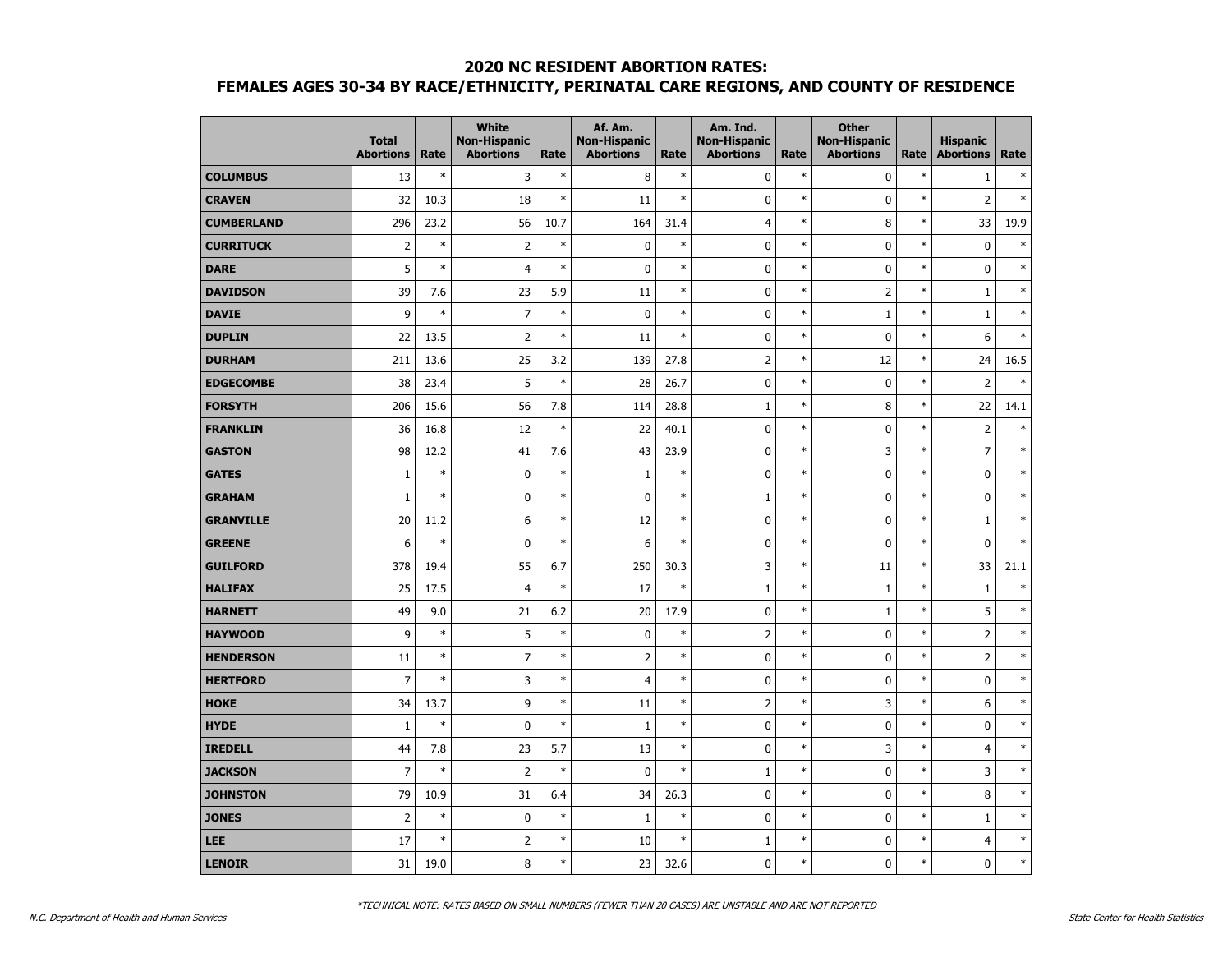|                    | <b>Total</b><br><b>Abortions</b> | Rate   | <b>White</b><br><b>Non-Hispanic</b><br><b>Abortions</b> | Rate   | Af. Am.<br><b>Non-Hispanic</b><br><b>Abortions</b> | Rate   | Am. Ind.<br><b>Non-Hispanic</b><br><b>Abortions</b> | Rate   | <b>Other</b><br><b>Non-Hispanic</b><br><b>Abortions</b> | Rate   | <b>Hispanic</b><br><b>Abortions</b> | Rate   |
|--------------------|----------------------------------|--------|---------------------------------------------------------|--------|----------------------------------------------------|--------|-----------------------------------------------------|--------|---------------------------------------------------------|--------|-------------------------------------|--------|
| <b>LINCOLN</b>     | 15                               | $\ast$ | 9                                                       | $\ast$ | 3                                                  | $\ast$ | 0                                                   | $\ast$ | 0                                                       | $\ast$ | $\overline{2}$                      | $\ast$ |
| <b>MCDOWELL</b>    | $\overline{4}$                   | $\ast$ | $\overline{4}$                                          | $\ast$ | $\mathbf 0$                                        | $\ast$ | 0                                                   | $\ast$ | $\mathbf 0$                                             | $\ast$ | $\mathbf 0$                         | $\ast$ |
| <b>MACON</b>       | 3                                | $\ast$ | $\overline{2}$                                          | $\ast$ | $\pmb{0}$                                          | $\ast$ | 0                                                   | $\ast$ | $\mathbf{1}$                                            | $\ast$ | $\mathbf 0$                         | $\ast$ |
| <b>MADISON</b>     | 3                                | $\ast$ | 3                                                       | $\ast$ | $\pmb{0}$                                          | $\ast$ | $\mathbf 0$                                         | $\ast$ | $\mathbf 0$                                             | $\ast$ | $\mathbf 0$                         | $\ast$ |
| <b>MARTIN</b>      | 6                                | $\ast$ | $\mathbf 1$                                             | $\ast$ | 5                                                  | $\ast$ | 0                                                   | $\ast$ | 0                                                       | $\ast$ | $\mathbf 0$                         | $\ast$ |
| <b>MECKLENBURG</b> | 976                              | 19.9   | 154                                                     | 6.8    | 565                                                | 33.7   | 6                                                   | $\ast$ | 60                                                      | 14.6   | 149                                 | 27.5   |
| <b>MITCHELL</b>    | $\mathbf{1}$                     | $\ast$ | $\mathbf{1}$                                            | $\ast$ | $\pmb{0}$                                          | $\ast$ | $\mathbf 0$                                         | $\ast$ | 0                                                       | $\ast$ | $\pmb{0}$                           | $\ast$ |
| <b>MONTGOMERY</b>  | $\overline{4}$                   | $\ast$ | $\overline{2}$                                          | $\ast$ | $\mathbf{1}$                                       | $\ast$ | $\mathbf 0$                                         | $\ast$ | 0                                                       | $\ast$ | $1\,$                               | $\ast$ |
| <b>MOORE</b>       | 38                               | 11.3   | 15                                                      | $\ast$ | 18                                                 | $\ast$ | $\mathbf{1}$                                        | $\ast$ | 0                                                       | $\ast$ | 3                                   | $\ast$ |
| <b>NASH</b>        | 65                               | 23.5   | 10                                                      | $\ast$ | 44                                                 | 33.2   | $1\,$                                               | $\ast$ | 0                                                       | $\ast$ | 6                                   | $\ast$ |
| <b>NEW HANOVER</b> | 100                              | 13.7   | 40                                                      | 7.1    | 44                                                 | 44.9   | $\mathbf 1$                                         | $\ast$ | $\mathbf{1}$                                            | $\ast$ | 10                                  | $\ast$ |
| <b>NORTHAMPTON</b> | $\overline{7}$                   | $\ast$ | $\mathbf{1}$                                            | $\ast$ | 6                                                  | $\ast$ | $\mathbf 0$                                         | $\ast$ | $\mathbf 0$                                             | $\ast$ | $\mathbf 0$                         | $\ast$ |
| <b>ONSLOW</b>      | 91                               | 11.9   | 34                                                      | 6.5    | 31                                                 | 26.8   | $\mathbf{1}$                                        | $\ast$ | 6                                                       | $\ast$ | 17                                  | $\ast$ |
| <b>ORANGE</b>      | 42                               | 10.2   | 19                                                      | $\ast$ | 15                                                 | $\ast$ | $\mathbf 0$                                         | $\ast$ | $\mathbf{1}$                                            | $\ast$ | $\overline{4}$                      | $\ast$ |
| <b>PAMLICO</b>     | $\overline{2}$                   | $\ast$ | $\mathbf 1$                                             | $\ast$ | $\pmb{0}$                                          | $\ast$ | 0                                                   | $\ast$ | $\mathbf 0$                                             | $\ast$ | $\pmb{0}$                           | $\ast$ |
| <b>PASQUOTANK</b>  | 12                               | $\ast$ | $\overline{7}$                                          | $\ast$ | 5                                                  | $\ast$ | $\mathbf 0$                                         | $\ast$ | $\mathbf 0$                                             | $\ast$ | $\pmb{0}$                           | $\ast$ |
| <b>PENDER</b>      | 16                               | $\ast$ | $\overline{7}$                                          | $\ast$ | $\overline{7}$                                     | $\ast$ | 0                                                   | $\ast$ | 0                                                       | $\ast$ | $\overline{2}$                      | $\ast$ |
| <b>PERQUIMANS</b>  | 3                                | $\ast$ | $\mathbf{1}$                                            | $\ast$ | $\overline{2}$                                     | $\ast$ | $\mathbf 0$                                         | $\ast$ | $\mathbf 0$                                             | $\ast$ | $\mathbf 0$                         | $\ast$ |
| <b>PERSON</b>      | 20                               | 17.9   | $\overline{7}$                                          | $\ast$ | 11                                                 | $\ast$ | 0                                                   | $\ast$ | $\mathbf 0$                                             | $\ast$ | $\mathbf{1}$                        | $\ast$ |
| <b>PITT</b>        | 84                               | 14.0   | 17                                                      | $\ast$ | 60                                                 | 24.1   | $\mathbf 0$                                         | $\ast$ | $\mathbf{1}$                                            | $\ast$ | $\mathbf 2$                         | $\ast$ |
| <b>POLK</b>        | 3                                | $\ast$ | $\overline{2}$                                          | $\ast$ | 0                                                  | $\ast$ | 0                                                   | $\ast$ | 0                                                       | $\ast$ | 0                                   | $\ast$ |
| <b>RANDOLPH</b>    | 33                               | 7.6    | 21                                                      | 6.2    | 6                                                  | $\ast$ | $\mathbf 0$                                         | $\ast$ | $\mathbf{1}$                                            | $\ast$ | 5                                   | $\ast$ |
| <b>RICHMOND</b>    | 16                               | $\ast$ | 3                                                       | $\ast$ | 10                                                 | $\ast$ | $\overline{2}$                                      | $\ast$ | $\mathbf 0$                                             | $\ast$ | $\mathbf{1}$                        | $\ast$ |
| <b>ROBESON</b>     | 50                               | 12.5   | 11                                                      | $\ast$ | 16                                                 | $\ast$ | 17                                                  | $\ast$ | $\mathbf 0$                                             | $\ast$ | $\overline{2}$                      | $\ast$ |
| <b>ROCKINGHAM</b>  | 23                               | 8.6    | $\overline{7}$                                          | $\ast$ | 9                                                  | $\ast$ | 0                                                   | $\ast$ | 0                                                       | $\ast$ | $\overline{7}$                      | $\ast$ |
| <b>ROWAN</b>       | 45                               | 10.2   | 16                                                      | $\ast$ | 20                                                 | 22.9   | 0                                                   | $\ast$ | $\mathbf{1}$                                            | $\ast$ | $\overline{7}$                      | $\ast$ |
| <b>RUTHERFORD</b>  | 22                               | 12.1   | 12                                                      | $\ast$ | 9                                                  | $\ast$ | 0                                                   | $\ast$ | $\mathbf 0$                                             | $\ast$ | $\mathbf 0$                         | $\ast$ |
| <b>SAMPSON</b>     | 15                               | $\ast$ | $\overline{4}$                                          | $\ast$ | 9                                                  | $\ast$ | $\mathbf 0$                                         | $\ast$ | $\mathbf 0$                                             | $\ast$ | $\overline{2}$                      | $\ast$ |
| <b>SCOTLAND</b>    | 8                                | $\ast$ | $\overline{2}$                                          | $\ast$ | 5                                                  | $\ast$ | $\mathbf{1}$                                        | $\ast$ | 0                                                       | $\ast$ | $\pmb{0}$                           | $\ast$ |
| <b>STANLY</b>      | 21                               | 10.7   | 13                                                      | $\ast$ | $\overline{7}$                                     | $\ast$ | 0                                                   | $\ast$ | 1                                                       | $\ast$ | $\pmb{0}$                           | $\ast$ |
| <b>STOKES</b>      | 9                                | $\ast$ | 8                                                       | $\ast$ | $\mathbf 0$                                        | $\ast$ | 0                                                   | $\ast$ | 0                                                       | $\ast$ | $\mathbf{1}$                        | $\ast$ |